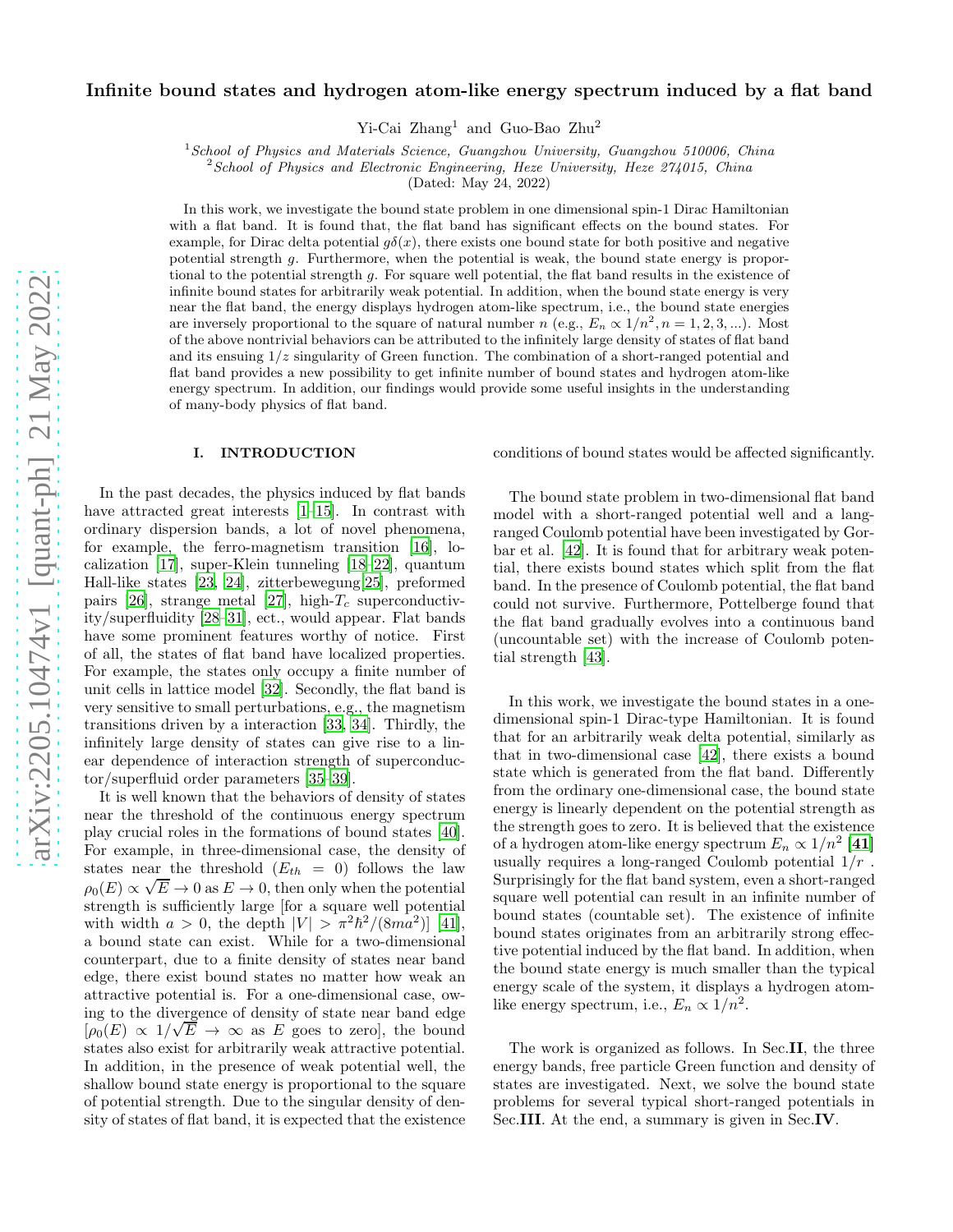

FIG. 1. (a): The energy spectrum of free particle Hamiltonian. (b): Density of states of the spin-1 Dirac model. The flat band gives rise to an infinitely large density of states at zero energy (thick blue lines). Near the thresholds of upper and lower bands  $E_{th} = \pm m$ , the density of states has a similar divergence as that in the ordinary one-dimensional case, i.e.,  $\rho_0(x,E) \propto 1/\sqrt{|E - E_{th}|} \to \infty$  as  $E \to E_{th}$ . Any possible bound states only exist in the regions A and B.

## II. THE MODEL HAMILTONIAN WITH A FLAT BAND

In this work, we consider a three component spin-1 Dirac-type Hamiltonian [\[22\]](#page-10-5) in one dimension, i.e.,

$$
H = H_0 + V_p(x)
$$
  
\n
$$
H_0 = -iv_F \hbar S_x \partial_x + m S_z,
$$
\n(1)

where  $V_p(x)$  is potential energy,  $H_0$  is the free-particle Hamiltonian,  $v_F > 0$  is Fermi velocity, and  $m > 0$  is energy gap parameter.  $S_x$  and  $S_z$  are spin operators for spin-1 particles [\[44](#page-11-3), [45](#page-11-4)], i.e.,

$$
S_x = \begin{bmatrix} 0 & \frac{1}{\sqrt{2}} & 0 \\ \frac{1}{\sqrt{2}} & 0 & \frac{1}{\sqrt{2}} \\ 0 & \frac{1}{\sqrt{2}} & 0 \end{bmatrix}; \quad S_z = \begin{bmatrix} 1 & 0 & 0 \\ 0 & 0 & 0 \\ 0 & 0 & -1 \end{bmatrix}, \quad (2)
$$

in usual basis  $|i\rangle$  with  $i = 1, 2, 3$ . In the whole manuscript, we use the units of  $v_F = \hbar = 1$ . The above Hamiltonian may be realized in photonic systems [\[46,](#page-11-5) [47\]](#page-11-6). When  $V_p(x) = 0$ , for a given momentum k, the free particle Hamiltonian  $H_0$  has three eigenstates and the

eigenenergies, i.e.,

$$
\langle x|-,k\rangle = \psi_{-,k}(x) = \frac{1}{2\sqrt{k^2 + m^2}} \left( \frac{\sqrt{k^2 + m^2} - m}{\sqrt{k^2 + m^2} + m} \right) e^{ikx},
$$
  
\n
$$
E_{-,k} = -\sqrt{k^2 + m^2};
$$
  
\n
$$
\langle x|0,k\rangle = \psi_{0,k}(x) = \frac{1}{\sqrt{2(k^2 + m^2)}} \left( \frac{-k}{\sqrt{2}m} \right) e^{ikx},
$$
  
\n
$$
E_{0,k} = 0;
$$
  
\n
$$
\langle x|+,k\rangle = \psi_{+,k}(x) = \frac{1}{2\sqrt{k^2 + m^2}} \left( \frac{\sqrt{k^2 + m^2} + m}{\sqrt{k^2 + m^2} - m} \right) e^{ikx},
$$
  
\n
$$
E_{+,k} = \sqrt{k^2 + m^2}.
$$
  
\n(3)

 $|-,0,+\rangle$  denote the states for the lower, middle (flat band) and upper bands, respectively and  $E_{-k}$ ,  $E_{0,k}$ ,  $E_{+,k}$ represent the three corresponding energy bands. It is found that a flat band with zero energy  $(E_{0,k} = 0)$  appears in between upper and lower bands (see Fig.1). The possible bound states (if any) can only exist in the gaps among the three bands, i.e.,  $0 < E < m$  and  $-m < E < 0$ (the regions  $\bf{A}$  and  $\bf{B}$  in the Fig.1).

In order to explore the properties of the flat band, we calculate the free particle Green function  $G_0$  (corresponding to  $H_0$ ) and density of states  $\rho_0(x, E)$  [\[40](#page-10-18)]. In momentum space, the free particle Green function can be expressed as

<span id="page-1-0"></span>
$$
G_0(k, k', z) \equiv \langle k| \frac{1}{z - H_0} |k'\rangle
$$
  
= 
$$
\begin{bmatrix} G_{0,11}(k, k', z) & G_{0,12}(k, k', z) & G_{0,13}(k, k', z) \\ G_{0,21}(k, k', z) & G_{0,22}(k, k', z) & G_{0,23}(k, k', z) \\ G_{0,31}(k, k', z) & G_{0,32}(k, k', z) & G_{0,33}(k, k', z) \end{bmatrix},
$$
  
= 
$$
\frac{\delta(k - k')}{2(m^2 z + k^2 z - z^3)}
$$
  

$$
\times \begin{bmatrix} k^2 - 2z(m + z) & -\sqrt{2}k(m + z) & -k^2 \\ -\sqrt{2}k(m + z) & 2(m^2 - z^2) & \sqrt{2}k(m - z) \\ -k^2 & \sqrt{2}k(m - z) & k^2 + 2z(m - z) \end{bmatrix}.
$$
  
(4)

In coordinate space, the matrix elements of the free particle Green function are [\[48\]](#page-11-7)

$$
G_{0,ij}(x, x', z) = \frac{1}{2\pi} \int_{-\infty}^{\infty} dk dk' e^{i(kx - k'x')} G_{0,ij}(k, k', z),
$$
\n(5)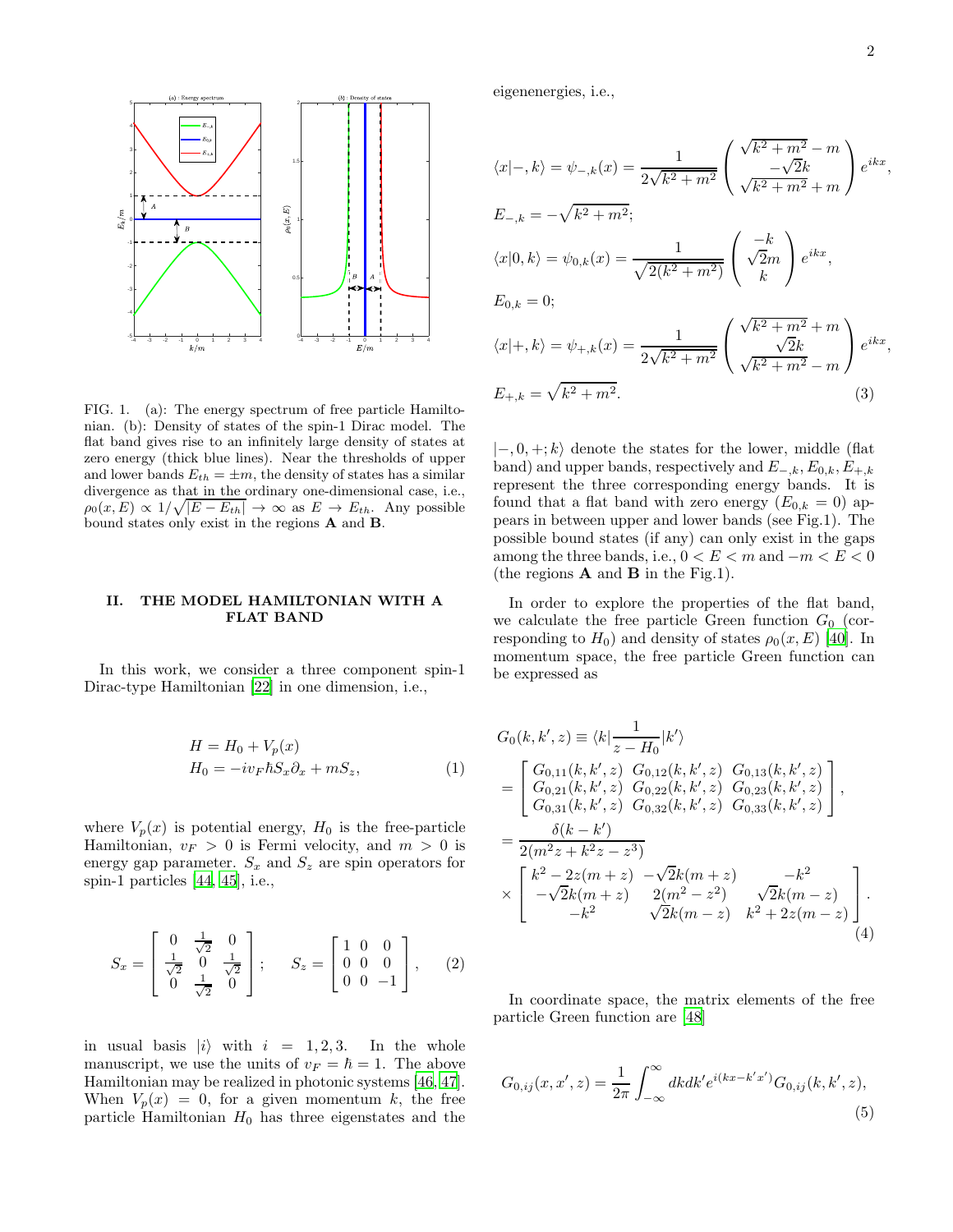or explicitly written down

$$
G_{0,11}(x, x', z) = \frac{-(m+z)}{2\sqrt{m^2 - z^2}} e^{-\sqrt{m^2 - z^2}|x - x'|}
$$
  
\n
$$
-\frac{\sqrt{m^2 - z^2}}{4z} e^{-\sqrt{m^2 - z^2}|x - x'|} + \frac{\delta(x - x')}{2z},
$$
  
\n
$$
G_{0,12}(x, x', z) = \frac{-i(m+z)sign(x - x')}{2\sqrt{2}z} e^{-\sqrt{m^2 - z^2}|x - x'|},
$$
  
\n
$$
G_{0,13}(x, x', z) = \frac{\sqrt{m^2 - z^2}}{4z} e^{-\sqrt{m^2 - z^2}|x - x'|} - \frac{\delta(x - x')}{2z},
$$
  
\n
$$
G_{0,21}(x, x', z) = G_{0,12}(x, x', z),
$$
  
\n
$$
G_{0,22}(x, x', z) = \frac{\sqrt{m^2 - z^2}}{2z} e^{-\sqrt{m^2 - z^2}|x - x'|},
$$
  
\n
$$
G_{0,23}(x, x', z) = \frac{i(m - z)sign(x - x')}{2\sqrt{2}z} e^{-\sqrt{m^2 - z^2}|x - x'|},
$$
  
\n
$$
G_{0,31}(x, x', z) = G_{0,13}(x, x', z),
$$
  
\n
$$
G_{0,32}(x, x', z) = G_{0,23}(x, x', z),
$$
  
\n
$$
G_{0,33}(x, x', z) = \frac{(m - z)}{2\sqrt{m^2 - z^2}} e^{-\sqrt{m^2 - z^2}|x - x'|}
$$
  
\n
$$
-\frac{\sqrt{m^2 - z^2}}{4z} e^{-\sqrt{m^2 - z^2}|x - x'|} + \frac{\delta(x - x')}{2z},
$$
  
\n(6)

where the sign function  $sign(x) = 1$  for  $x > 0$ ,  $sign(x) =$  $-1$  for  $x < 0$  and  $\delta(x)$  is Dirac delta function. The Dirac delta term  $\delta(x-x')/(2z)$  in the Green function arises from the flat band, which reflects the localized properties of states in flat band [\[32\]](#page-10-13).

The density of states at energy  $E$  (per unit length) is given by the imaginary part of Green function [\[40\]](#page-10-18), i.e.,

$$
\rho_0(x, E) = -\lim_{x' \to x} \frac{\operatorname{Im} \{ Tr[G_0(x, x', z = E + i0_+)] \}}{\pi}
$$
  
= 
$$
-\frac{\operatorname{Im} \{ \sum_{i=1,2,3} G_{0,ii}(x, x, z = E + i0_+) \}}{\pi}
$$
  
= 
$$
-\frac{\operatorname{Im} [\frac{\delta(0)}{E + i0_+} + \frac{-(E + i0_+)}{\sqrt{m^2 - (E + i0_+)^2}}]}{\pi}
$$
  
= 
$$
\frac{\theta(E - m)|E|}{\pi \sqrt{E^2 - m^2}} + \delta(0)\delta(E) + \frac{\theta(-E - m)|E|}{\pi \sqrt{E^2 - m^2}},
$$
(7)

where  $\theta(x) = 1$  if  $x > 0$ , otherwise  $\theta(x) = 0$  and  $\delta(0) =$  $\lim_{x' \to x} \delta(x - x') \to \infty.$ 

It shows that the flat band of zero energy gives rise to an infinitely large density of states  $\delta(0)$  [\[42](#page-11-1)], which reflects the fact that there are infinite states of flat band in the continuous model. Furthermore, the  $\delta(E)$  singularity in density of states  $\rho_0(x, E)$  causes a  $1/z$  singularity in the Green function [see Eq. $(6)$  and **Appendix A**]. In addition, near the thresholds of continuous spectrum  $(E_{th} = \pm m)$ , the density of states shows a similar divergence as that in ordinary one-dimensional case, e.g.,  $\rho_0(x, E) \propto 1/\sqrt{|E - E_{th}|} \to \infty \text{ as } E \to E_{th} \text{ [see Fig.1]}.$ 

In the following, we would see that such an infinitely large density of states and  $1/z$  singularity of the Green function have important effects on bound states (see Appendix B). We can naively think that, due to the nondispersion of flat band, an arbitrarily weak potential may pull some zero-energy states out the flat band, then these states form bound states. It is shown that, indeed for some kinds of square well potentials, there exist infinite bound states for arbitrarily weak potential (see the next section).

### III. BOUND STATES

In the following manuscript, we assume the potential energy  $V_p$  has following diagonal form in usual basis  $|i=$  $1, 2, 3$ , namely,

$$
V_p(x) = V_{11}(x) \bigotimes |1\rangle\langle 1| + V_{22}(x) \bigotimes |2\rangle\langle 2|
$$
  
+  $V_{33}(x) \bigotimes |3\rangle\langle 3| = \begin{bmatrix} V_{11}(x) & 0 & 0 \\ 0 & V_{22}(x) & 0 \\ 0 & 0 & V_{33}(x) \end{bmatrix}$ . (8)

#### <span id="page-2-1"></span>A. Delta potential

<span id="page-2-0"></span>First of all, we assume the potential energy has the form of the delta potential and satisfies  $V_{11}(x) =$  $V_{33}(x) \equiv 0$ , and  $V_{22}(x) = g\delta(x)$  with potential strength g. The Schrödinger equation  $(H\psi = E\psi)$  can be written in terms of three component wave functions, i.e.,

$$
-i\partial_x \psi_2(x)/\sqrt{2} = [E - m]\psi_1(x),
$$
  
\n
$$
-i\partial_x[\psi_1(x) + \psi_3(x)]/\sqrt{2} = [E - g\delta(x)]\psi_2(x),
$$
  
\n
$$
-i\partial_x \psi_2(x)/\sqrt{2} = [E + m]\psi_3(x).
$$
 (9)

Furthering using  $Eq.(9)$  $Eq.(9)$  to eliminate wave functions for 1-th and 3-th components, we get an effective Schrödinger equation (second order differential equation) for  $\psi_2(x)$ 

$$
\partial_x^2 \psi_2(x) + \frac{[E - g\delta(x)](E^2 - m^2)}{E} \psi_2(x) = 0. \tag{10}
$$

<span id="page-2-4"></span>For bound states and  $x \neq 0$ , the wave function  $\psi_2(x)$ can be written as

<span id="page-2-2"></span>
$$
\psi_2(x) = Ce^{-\lambda x} \qquad x > 0,
$$
  

$$
\psi_2(x) = De^{\lambda x} \qquad x < 0,
$$
 (11)

where  $\lambda = \sqrt{m^2 - E^2} > 0$ , C and D are two coefficients for decayed part of wave function. The continuity of  $\psi_2(x)$  at origin  $x = 0$  requires  $C = D$ . Integrating the both sides of Eq.[\(10\)](#page-2-2) near the origin  $x = 0$ , it is shown that the derivative of  $\psi_2(x)$  satisfies

<span id="page-2-3"></span>
$$
\psi_2'(0^+) - \psi_2'(0^-) = \frac{g(E^2 - m^2)}{E} \psi_2(0),
$$
  

$$
\to -2\lambda C = \frac{g(E^2 - m^2)}{E}C.
$$
 (12)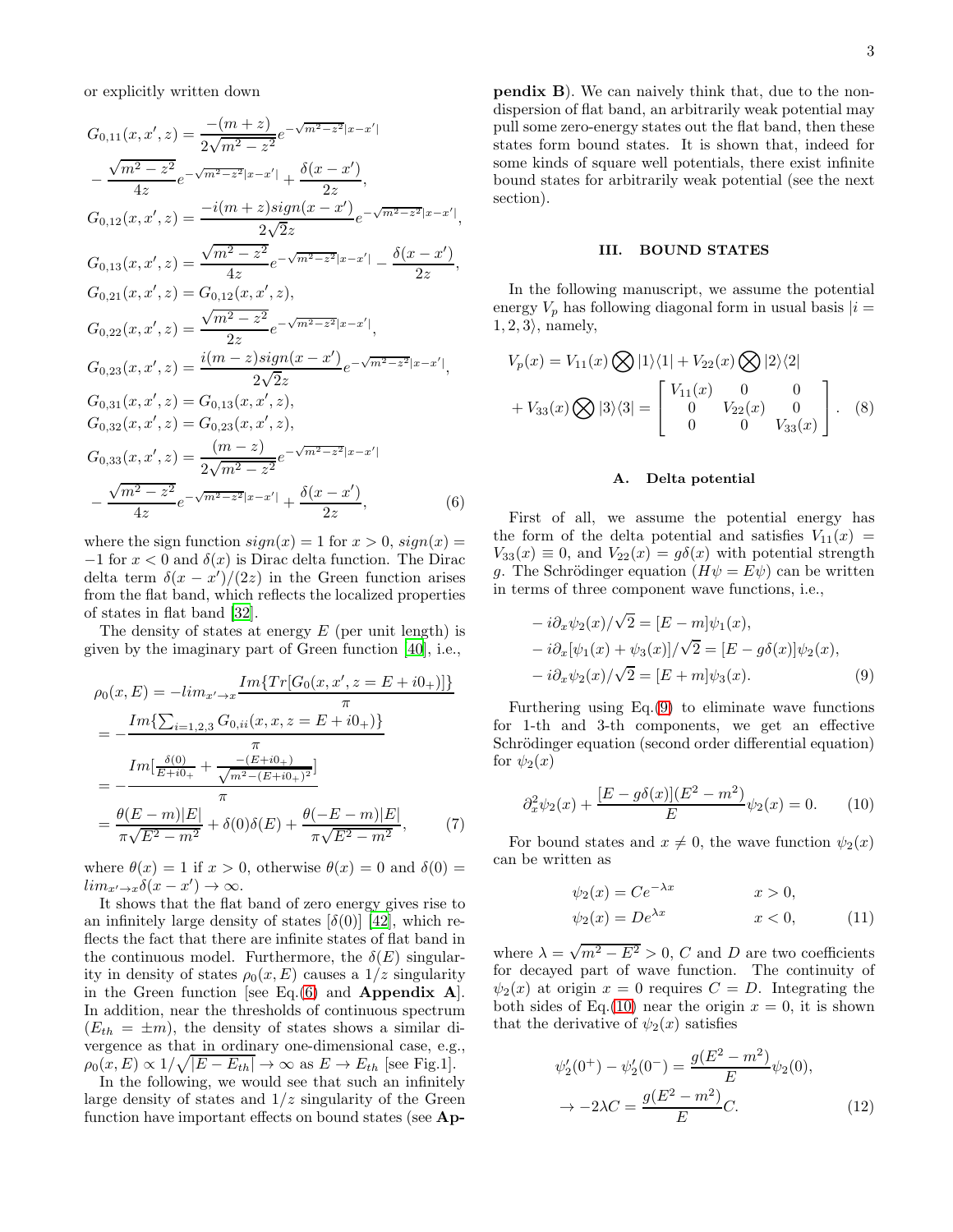$$
E_B \equiv E = \frac{mg}{\sqrt{4+g^2}}.\tag{13}
$$

First of all, there always exists one bound state no matter the potential is repulsive  $(q > 0)$  or attractive  $(g < 0)$  [see Fig.(2)]. While for ordinary one dimensional case, only when the potential is attractive  $(q < 0)$ , there is one bound state. Secondly, when potential strength  $q$ goes to zero, the bound state energy  $E_B$  is linearly proportional to the strength, i.e.,  $E_B \propto g$  as  $g \to 0$  [see Panel (b) of Fig.2]. Such a behavior is very different from the ordinary one-dimensional bound state energy, which is proportional to  $g^2$ . The linear dependence on the strength is also consistent with the fact that the superfluid/superfluidor order parameter is linearly proportional to the two-body interaction strength in a flat band superfluid system [\[29](#page-10-19), [35](#page-10-16), [36](#page-10-20)]. Most of all these peculiar behaviors are due to the infinitely large density of states of flat band (see Appendix B).

Thirdly, due to the restrictions of the thresholds of the upper and lower continuums, when the potential strength is very large  $(q \to \infty)$ , the bound state energy  $E_B$  approaches the thresholds of continuums  $\pm m$  asymptotically. This is also very different from the usual one dimensional bound state energy which goes to infinity  $(\propto g^2 \to \infty).$ 

### B. Square well potential of type I

In this subsection, we assume the potential satisfies  $V_{11}(x) = V_{22}(x) = V_{33}(x)$  and

$$
V_{11}(x) = 0 \t x > a/2,\nV_{11}(x) = V \t -a/2 < x < a/2,\nV_{11}(x) = 0 \t x < -a/2,
$$
\t(14)

where  $a > 0$  and V are the width and depth (or height) of square well potential, respectively. Now the Schrödinger equation is

$$
-i\partial_x \psi_2(x)/\sqrt{2} = [E - m - V_{11}(x)]\psi_1(x),
$$
  
\n
$$
-i\partial_x[\psi_1(x) + \psi_3(x)]/\sqrt{2} = [E - V_{11}(x)]\psi_2(x),
$$
  
\n
$$
-i\partial_x\psi_2(x)/\sqrt{2} = [E + m - V_{11}(x)]\psi_3(x).
$$
 (15)

Similarly as above subsection, we get an effective second order differential equation

$$
\partial_x^2 \psi_2(x) + \partial_x [ln(\frac{E - V_{11}(x)}{(E - V_{11}(x))^2 - m^2})] \partial_x \psi_2(x)
$$
  
+ 
$$
[(E - V_{11}(x))^2 - m^2] \psi_2(x) = 0.
$$
 (16)

In the above derivations, we assume that  $E - V(x) \neq 0$ . For bound states and  $|x| > a/2$   $(V_{11}(x) \equiv 0)$ , the wave function  $\psi_2(x)$  is exponentially decayed, i.e.,

$$
\psi_2(x) = Ce^{-\lambda x} \qquad x > a/2,
$$
  

$$
\psi_2(x) = De^{\lambda x} \qquad x < -a/2,
$$
 (17)

<span id="page-3-4"></span>

FIG. 2. The bound state energies (the red solid lines). Panel (a) is the bound state energy of delta potential. Panel (b) is the bound state energy of square well potential of type I (the red solid lines). Near the thresholds of upper and lower continuums  $E_{th} = \pm m \ (|E - m|/m \ll 1)$ , the bound state energy can be approximated by the Eq.[\(22\)](#page-4-0). The (non-trivial) bound states only appear in the regions defined by  $(E-V)^2$  –  $m^2 > 0$  [see the Eq.[\(18\)](#page-3-0)]. The two thick blue solid lines are the boundaries of these regions  $[(E - V)^2 - m^2] = 0$ . The black dashed solid line corresponds the trivial bound states, which is basically the original states of flat band with a shifted energy  $V$  (see the main text). In panel (b), we take the width of potential well  $a = 1/m$ .

<span id="page-3-2"></span>where  $\lambda = \sqrt{m^2 - E^2} > 0$ . For  $|x| < a/2$ , the wave function  $\psi_2(x)$  can be

<span id="page-3-0"></span>
$$
\psi_2(x) = Ae^{ikx} + Be^{-ikx},\tag{18}
$$

where  $k = \sqrt{(E - V)^2 - m^2} > 0$ , A and B are two coefficients for oscillation parts of wave function.

<span id="page-3-1"></span>In the following, we assume that the wave functions for all the three components have finite values (they are not infinitely large). Integrating both sides of Eq.[\(15\)](#page-3-1) near  $x = \pm a/2$ , we find  $\psi_2(x)$  and  $\psi_1(x) + \psi_3(x)$  are continuous functions at  $x = \pm a/2$  [\[21](#page-10-21), [45\]](#page-11-4). Furthermore, taking the relations of

$$
\frac{-i\partial_x \psi_2(x)}{\sqrt{2}[E - m - V_{11}(x)]} = \psi_1(x),
$$

$$
\frac{-i\partial_x \psi_2(x)}{\sqrt{2}[E + m - V_{11}(x)]} = \psi_3(x)
$$
(19)

<span id="page-3-3"></span>into account, we get equations for coefficients A, B, C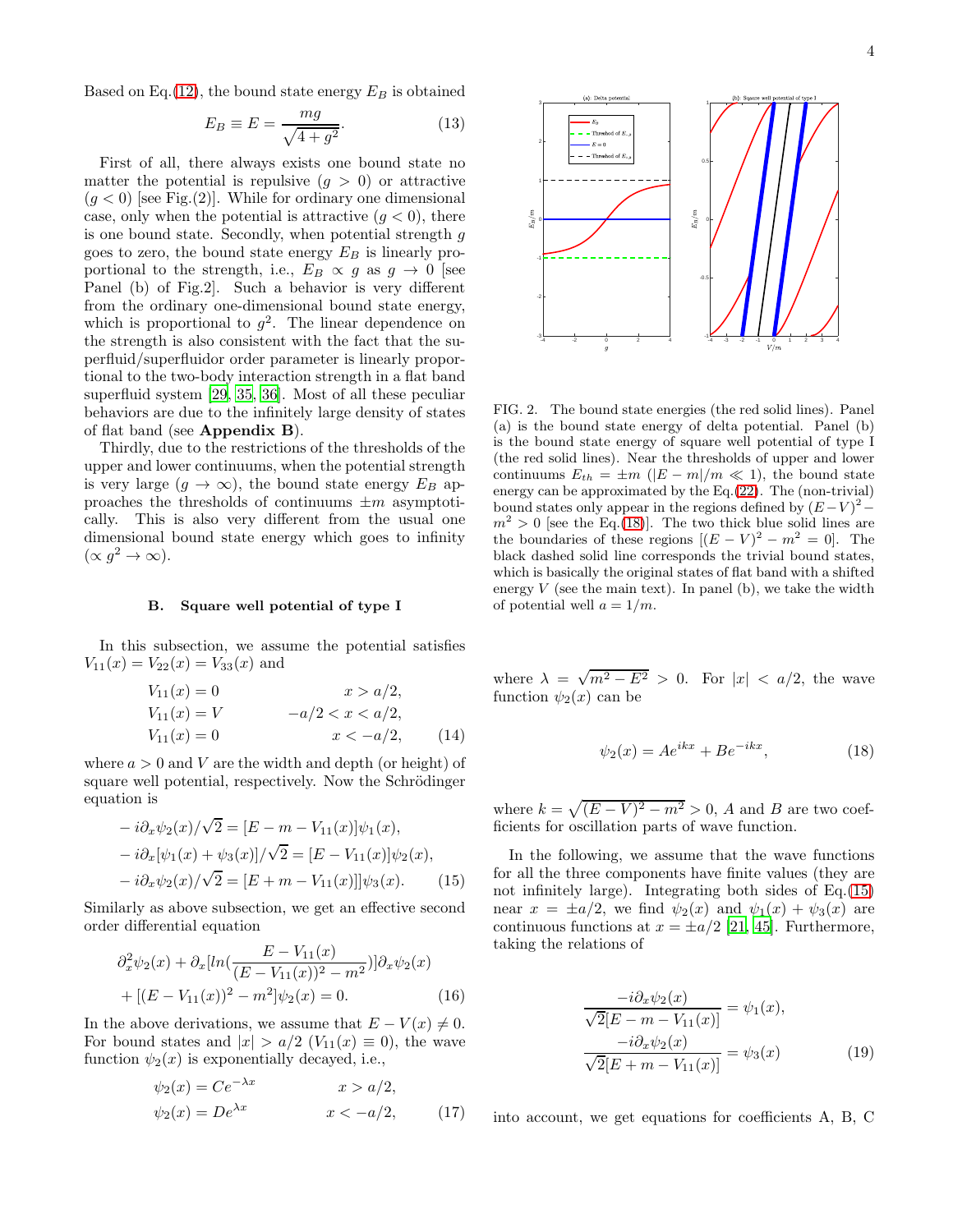and D, i.e.,

$$
Ae^{ika/2} + Be^{-ika/2} = Ce^{-\lambda a/2},
$$
  
\n
$$
Ae^{-ika/2} + Be^{ika/2} = De^{-\lambda a/2},
$$
  
\n
$$
\frac{2(E - V)(ikAe^{ika/2} - ikBe^{-ika/2})}{(E - m - V)(E + m - V)} = \frac{-2E\lambda Ce^{-\lambda a/2}}{E^2 - m^2},
$$
  
\n
$$
\frac{2(E - V)(ikAe^{-ika/2} - ikBe^{ika/2})}{(E - m - V)(E + m - V)} = \frac{2E\lambda De^{-\lambda a/2}}{E^2 - m^2}.
$$
  
\n(20)

Let the corresponding determinant vanish, we get an equation for bound state energy

$$
[2E4 - 4E3V + 2Em2V - m2V2 + 2E2(-m2 + V2)]sin(ka)
$$
  
+ 2E(V – E) $\sqrt{(m2 – E2)[(E – V)2 – m2]}cos(ka) = 0.$   
(21)

Panel (b) of Fig.2 reports the bound state energy  $E_B$  as a function of potential strength  $V$ . In all the figures, we set the width of potential well  $a = 1/m$ .

When  $|E-m| \ll m$ , and  $|V| \ll m$ , the resulting bound state energy can be approximated by

$$
E_B = E \simeq \mp m \pm \frac{ma^2V^2}{2}.
$$
 (22)

It is shown that near the thresholds of continuums  $\pm m$ , and in the case of weak potential, the bound state energy (relative to the thresholds) is proportional to the square of strength  $(E_B \pm m \propto V^2)$ , which is consistent with the ordinary one-dimensional bound state energies (see Fig.2).

This is because for the square well potential of type I, the three diagonal matrix elements of potential are equal (in the usual basis  $|i = 1, 2, 3\rangle$ ) [see Eq.[\(14\)](#page-3-2)]. One can also view the potential energy in the energy band basis, i.e.,  $|-, k \rangle$ ,  $|0, k \rangle$  and  $|+, k \rangle$ , consequently the diagonal form is also not changed approximately. Therefore for the three energy bands (flat band, upper and lower bands), they have three same potentials  $V_{11}(x)$ .

For flat band, the states are spatially localized. Once the potential is turned on, the energy of the states within the range of potential well only shift a value of  $V$ , i.e.,  $E = 0 \rightarrow E = V$  (see the black dashed line in panel (b) of Fig.2 ). These resulting new states basically inherit the localized properties of the original flat band states. Therefore, we call them trivial bound states (localized flat band states), which we are not interested in.

In addition, near the thresholds of upper and lower continuums, the density of states has a similar divergence behaviors as that in ordinary one-dimensional cases, i.e.,  $\frac{1}{\sqrt{|E - E_{th}|}} \rightarrow \infty$  as  $E \rightarrow E_{th}$  [\[40\]](#page-10-18) [see Fig.1 and Eq.[\(7\)](#page-2-4)]. So in such cases, the bound state problem can be reduced into an ordinary one-dimensional bound state problem near the thresholds (especially for shallow bound states). Consequently the resulting bound state energies are very similar to the usual one-dimensional results, e.g.,



FIG. 3. The bound state energy of square well potential of type II. The red solid lines are the the exact results of Eq.[\(31\)](#page-5-0). When  $|E/V| \ll 1$ , the bound state energy can be approximated by Eq.[\(33\)](#page-5-1) (see the blue dashed lines).

<span id="page-4-0"></span> $E_B \pm m \propto V^2$ . For a given potential strength V, the number of (non-trivial) bound states is always finite for the square well potential of type I (with three equal diagonal matrix elements).

### C. Square well potential of type II

In this subsection, we assume the potential energy satisfies:  $V_{11}(x) = V_{33}(x) \equiv 0$  and

$$
V_{22}(x) = 0 \t x > a/2,\nV_{22}(x) = V \t -a/2 < x < a/2,\nV_{22}(x) = 0 \t x < -a/2.
$$
\t(23)

Now the Schrödinger equation can be rewritten as

<span id="page-4-1"></span>
$$
-i\partial_x \psi_2(x)/\sqrt{2} = [E - m]\psi_1(x),-i\partial_x[\psi_1(x) + \psi_3(x)]/\sqrt{2} = [E - V_{22}(x)]\psi_2(x),-i\partial_x \psi_2(x)/\sqrt{2} = [E + m]\psi_3(x).
$$
 (24)

Similarly as above subsections, we get an effective Schrodinger equation (second order differential equation)

$$
\partial_x^2 \psi_2(x) + \frac{[E - V_{22}(x)](E^2 - m^2)}{E} \psi_2(x) = 0. \tag{25}
$$

In the above derivation, we assume that  $E \neq 0$ .

For bound states and  $|x| > a/2$ , the wave function  $\psi_2(x)$  can be written as

<span id="page-4-3"></span><span id="page-4-2"></span>
$$
\psi_2(x) = Ce^{-\lambda x} \qquad x > a/2,
$$
  

$$
\psi_2(x) = De^{\lambda x} \qquad x < -a/2,
$$
 (26)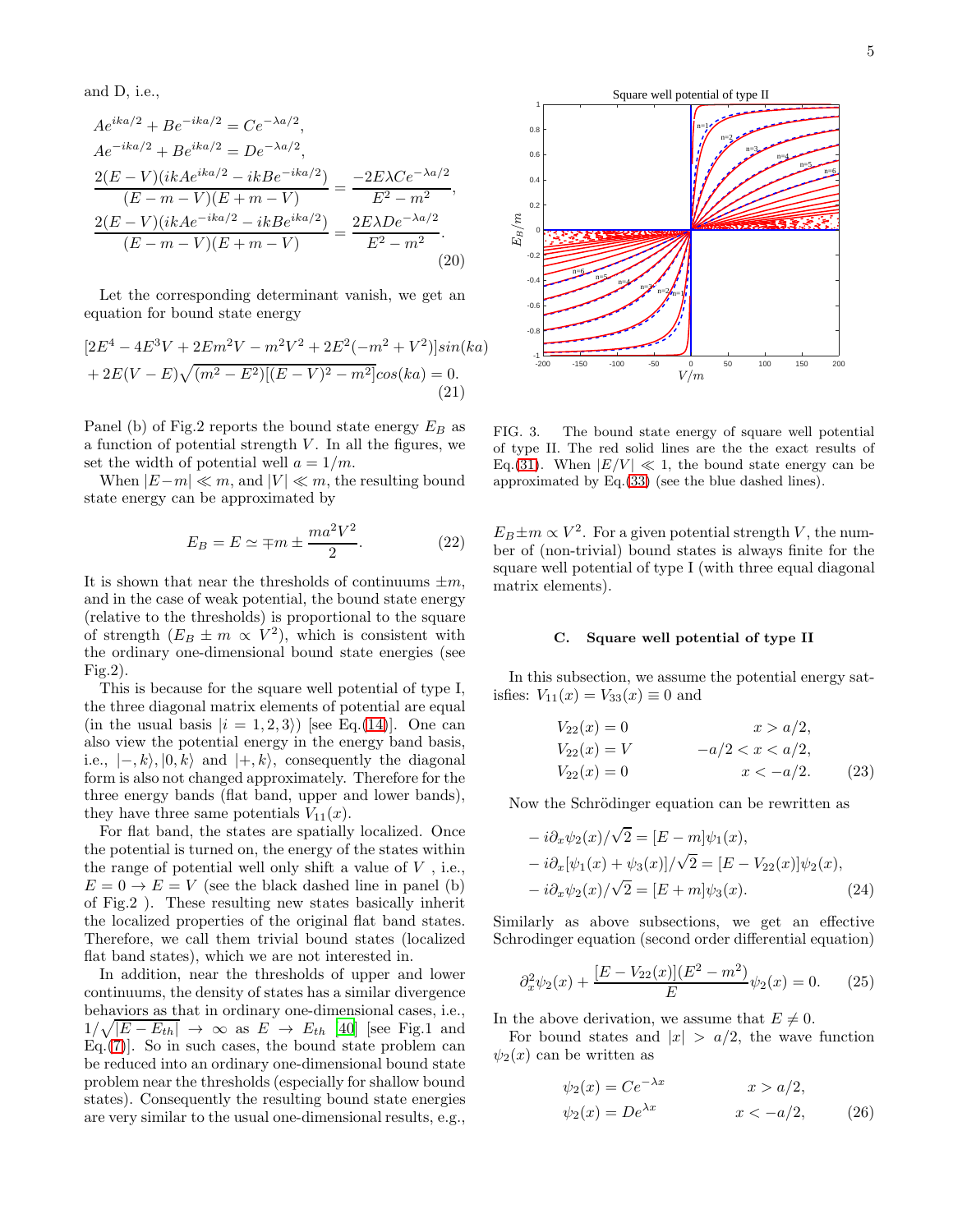

FIG. 4. The bound state energy of square well potential of type II. The red solid lines are the the exact results of Eq.[\(31\)](#page-5-0). When  $|E/m| \ll 1$ , the bound state energy is given by Eq.[\(35\)](#page-5-2) (see the blue dashed lines).

where  $\lambda = \sqrt{m^2 - E^2} > 0$ . For  $|x| < a/2$ , the wave function  $\psi_2(x)$  is

$$
\psi_2(x) = Ae^{ikx} + Be^{-ikx},\tag{27}
$$

where  $k = \sqrt{\frac{[E-V](E^2 - m^2)}{E}} > 0.$ 

Similarly integrating the both sides of Eq.[\(24\)](#page-4-1) near  $x =$  $\pm a/2$ , we find  $\psi_2(x)$  and  $\psi_1(x) + \psi_3(x)$  are continuous functions at  $x = \pm a/2$ . Furthermore, taking the relations

$$
\frac{-i\partial_x \psi_2(x)}{\sqrt{2}(E-m)} = \psi_1(x),
$$

$$
\frac{-i\partial_x \psi_2(x)}{\sqrt{2}(E+m)} = \psi_3(x)
$$
(28)

into account, it can be shown that the derivative  $\partial_x \psi_2(x)$ at  $x = \pm a/2$  is also continuous.

Using these continuity conditions of  $\psi_2(x)$  at  $x =$  $\pm a/2$ , we get linear equations for A, B, C and D

$$
Ae^{ika/2} + Be^{-ika/2} = Ce^{-\lambda a/2},
$$
  
\n
$$
Ae^{-ika/2} + Be^{ika/2} = De^{-\lambda a/2},
$$
  
\n
$$
ikAe^{ika/2} - ikBe^{-ika/2} = -\lambda Ce^{-\lambda a/2},
$$
  
\n
$$
ikAe^{-ika/2} - ikBe^{ika/2} = \lambda De^{-\lambda a/2}.
$$
\n(29)

In order to have non-trivial solutions to the above linear equations, the corresponding determinant should vanish, i.e.,

$$
Det \begin{vmatrix} e^{ika/2} & e^{-ika/2} & -e^{-\lambda a/2} & 0\\ e^{-ika/2} & e^{ika/2} & 0 & -e^{-\lambda a/2}\\ ike^{ika/2} & -ike^{-ika/2} & \lambda e^{-\lambda a/2} & 0\\ ike^{-ika/2} & -ike^{ika/2} & 0 & -\lambda e^{-\lambda a/2} \end{vmatrix} = 0.
$$
\n(30)

Then, we get an equation of bound state energy

$$
2E\sqrt{V/E - 1}\cos(ka) = (V - 2E)\sin(ka),\qquad(31)
$$

where  $k = \sqrt{\frac{[E-V](E^2-m^2)}{E}} > 0$ . Taking  $a = 1/m$ , the resulting bound state energies are reported in Figs.(3) and (4).

When  $|E| \ll |V|$ , the above Eq.[\(31\)](#page-5-0) is simplified as

<span id="page-5-3"></span><span id="page-5-1"></span><span id="page-5-0"></span>
$$
sin(\sqrt{\frac{(m^2 - E^2)V}{E}}a) = 0.
$$
\n(32)

So the energy

$$
E_n \equiv E_B = E = \frac{-n^2 \pi^2 + \sqrt{n^4 \pi^4 + 4m^2 a^4 V^2}}{2a^2 V},
$$
 (33)

where quantum number  $n = 1, 2, 3, \dots$  (see Fig.3). It is shown that there exist infinite bound states, which are generated from the flat band. Due to infinitely large density of states of flat band, an arbitrarily small potential V indeed pulls some states out the the flat band and then they form bound states. For a given  $n$ , when the potential is very strong  $(V \to \pm \infty)$ , the bound state energy approaches the thresholds  $\pm m$ , which is very similar to the delta potential case. For weak potential, the energy is proportional to the potential strength, e.g.,  $E_n \propto V$ .

<span id="page-5-4"></span>We should emphasize that the existence of infinite number of bound states is quite a universal phenomenon in the flat band system with a quite arbitrary potential well of type II (not limited to square well potential, for more explanations see Appendix B). As long as energy is small enough (very near the zero energy of flat band), the resulting effective potential ( $\tilde{V} \propto V_{22}/E \to \infty$ ) would be arbitrarily strong, then the system would have infinite bound states.

Furthermore when  $|E| \ll m$ , the above Eq.[\(32\)](#page-5-3) becomes

<span id="page-5-5"></span><span id="page-5-2"></span>
$$
sin(\sqrt{\frac{m^2V}{E}}a) = 0,
$$
\n(34)

so we get the energy

$$
E_n = E_B = E \simeq \frac{m^2 a^2 V}{n^2 \pi^2},\tag{35}
$$

where quantum number  $n = 1, 2, 3, \dots$  (see Fig.4). It is interesting that the bound state energy displays the hydrogen atom-like energy spectrum. Outside the square potential well  $(|x| > a/2)$ , the bound state wave functions are all exponentially decayed [see Eq.[\(26\)](#page-4-2)]. Within the potential well, i.e.,  $|x| < a/2$ , the wave function would oscillate wildly for large quantum n [see Eq.[\(27\)](#page-5-4)]. When  $|E| \rightarrow 0$ , the density of states (DOS) can be approximately obtained

$$
DOS(E) = \frac{\Delta n}{\Delta E} \simeq |\frac{dn}{dE_n}| = \frac{ma|V|^{1/2}}{2\pi|E|^{3/2}}.
$$
 (36)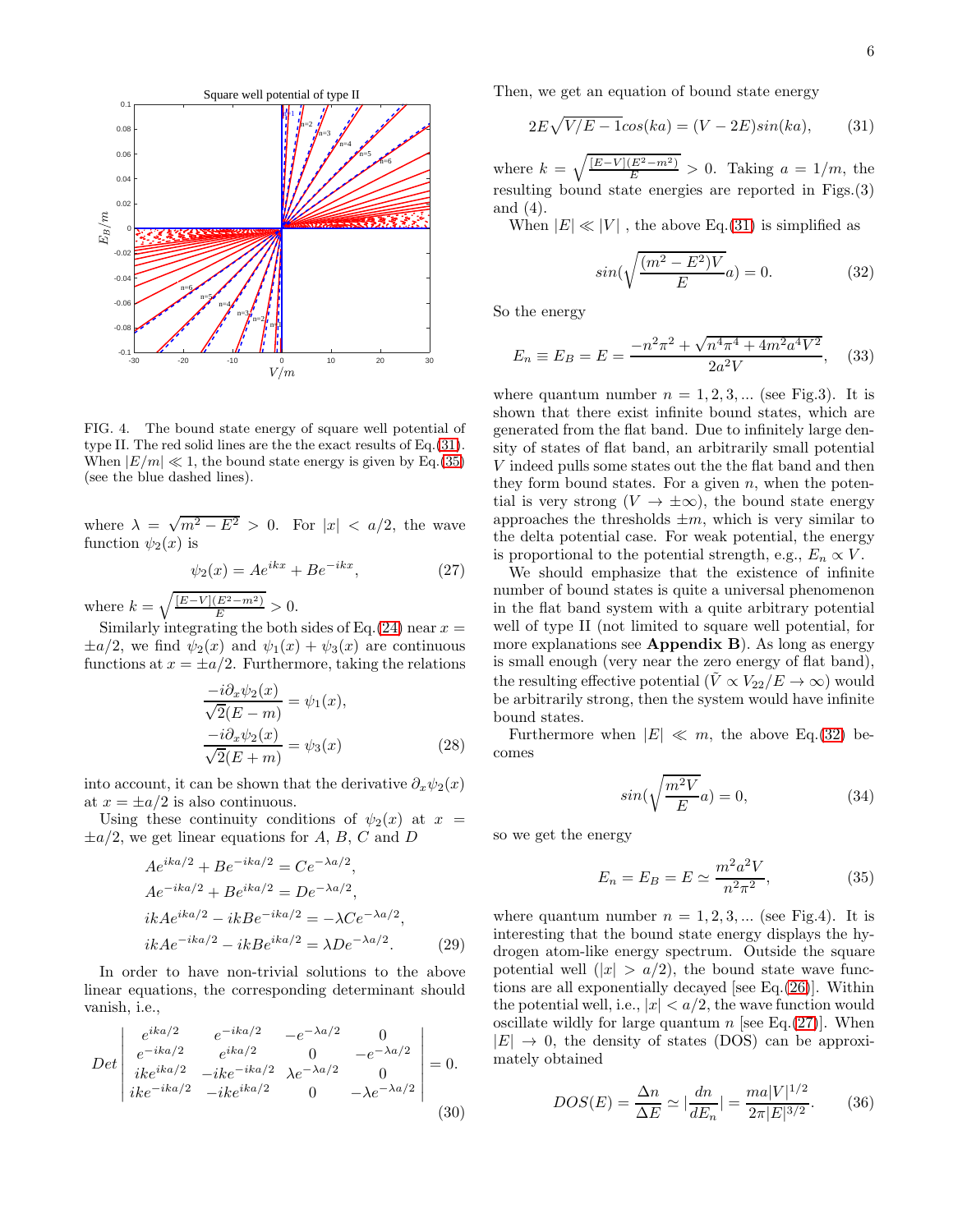As  $|E| \to 0$ ,  $DOS(E) \propto 1/|E|^{3/2} \to \infty$ .

The origin of existence of the infinite number of bound states in square well potential is due to the  $1/z$  singularity in the Green function and the  $\delta(E)$  singularity of density of states induced by the flat band (see Appendices A and B). For ordinary bound state problem in quantum mechanics textbook, the energy  $E$  usually appears in numerator of the square of wave vector, e.g.,  $k^2$  ∼ E. While due to the 1/z of Green function in the flat band model, the energy  $E$  can appear in the denominator, e.g.,  $k^2 \propto 1/E$  [see Eqs.[\(34\)](#page-5-5) and [\(25\)](#page-4-3)]. This is why an infinite number of bound states and even the hydrogen atom-like energy spectrum for the square well potential of type II can appear. While for the square well potential of type I, the  $1/z$  singularity does not appear in the bound state equation [see Eqs.[\(16\)](#page-3-3) and [\(18\)](#page-3-0)]. Consequently, the number of (non-trivial) bound states is always finite for a given potential strength  $V$ . In order to see the importance of the  $1/z$  singularity, we give more explanations in the Appendices A and B. For other types of square well potentials and general potential strengths, there also exist infinite bound states and  $1/n^2$  energy spectrum [see **Appendix C**].

### IV. SUMMARY

In conclusion, we analytically calculate the free particle Green function and density of states for the one dimensional spin-1 Dirac model. It is found that the infinitely large density of states of flat band results in a  $1/z$  singularity of Green function. Furthermore, we solve the bound state problems in the flat band system for several typical potential wells. It is found that the flat band and its ensuing  $1/z$  singularity of Green function play crucial roles in the formations of bound states. Due to  $1/z$  singularity, the bound state energy shows a linearly dependence on the potential strength. In addition, there exists an infinite number of (non-trivial) bound states for some kinds of square well potentials. Furthermore, the bound state energy displays hydrogen atom-like energy spectrum. Our findings provide alternative ways to get the hydrogen atom-like energy spectrum in condensed matter physics.

Finally, in the presence of long-ranged Coulomb potential, there also exist infinite bound states [\[55](#page-11-8)[–57\]](#page-11-9). However, the bound state energy is usually proportional to  $1/n$ , which is different from  $1/n^2$  of short-ranged square well potential.

The above findings would provide some useful insights in the understanding of many-body physics of flat band. For example, the infinite bound states induced by small potential imply that an arbitrarily small interaction would dominate the physics that also reflects the fact that the flat band is not unstable under interactions. Since the bound states can appear for both repulsive (positive strength) and attractive (negative strength) potentials, then one can expect that even a repulsive interaction may

result in superfluid/superconductor pairing states in flat band system [\[58\]](#page-11-10).

There are also other interesting questions, for example, how to introduce phase shift for the states in flat band, how the potential affects the phase shifts, what is the relationships between the phase shift and the number of bound states (Levinson theorem) [\[49](#page-11-11)[–54](#page-11-12)], etc., need further investigations.

# Appendix A: The relations between the  $1/z$ singularity of Green function and  $\delta(E)$  singularity of density of states

There exists a general relation between (the trace of) Green function and density of states [\[40\]](#page-10-18), i.e,

$$
Tr[G_0(x, x, z)] = \int_{-\infty}^{\infty} dE \frac{\rho_0(x, E)}{z - E}.
$$
 (A1)

In addition, if the density of states has a  $\delta(E)$  singularity , e.g,  $\rho_0(x, E) \propto \delta(E)$ , the the Green function would behave as

$$
Tr[G_0(x, x, z)] = \int_{-\infty}^{\infty} dE \frac{\rho_0(x, E)}{z - E} \propto 1/z.
$$
 (A2)

Furthermore, for a general matrix element of Green function, if a flat band appears, there also exists the  $1/z$ singularity [see Eq. $(6)$  in the main text]. It is known that the Green function can be represented as (spectral decomposition)

$$
G_{0,ij}(x, x', z) = \langle x; i | \frac{1}{z - H_0} | x'; j \rangle
$$
  
= 
$$
\sum_{n,\lambda} \frac{\psi_{n,\lambda}(x; i) \psi_{n,\lambda}^*(x'; j)}{z - E_{n,\lambda}}
$$
 (A3)

where *n* is energy band index,  $\lambda$  denotes other quantum number for a given energy band  $n$ . Here eigenfunction  $\psi_{n,\lambda}(x)$  satisfies  $H_0\psi_{n,\lambda}(x) = E_{n,\lambda}\psi_{n,\lambda}(x)$ . If a flat band appears, for example,  $E_{n,\lambda} \equiv 0$  for some specific index *n*,  $G_{0,ij}(x, x', z)$  includes a term  $\sim \sum_{\lambda} \psi_{n,\lambda}(x;i) \psi_{n,\lambda}^*(x';j)/z$ , then it would display a  $1/z$  singularity in general. It should be remarked that the above conclusions do not only apply to a free particle Hamiltonian  $H_0$ , but also apply to a total Hamiltonian  $H = H_0 + V_p$  [for example, see Eq.[\(1\)](#page-1-0)].

## Appendix B: The importance of  $1/z$  singularity of Green function

In order to see the importance of  $1/z$  singularity of Green function in bound state equations, we reformulate the bound state problem with Green function method [\[40\]](#page-10-18).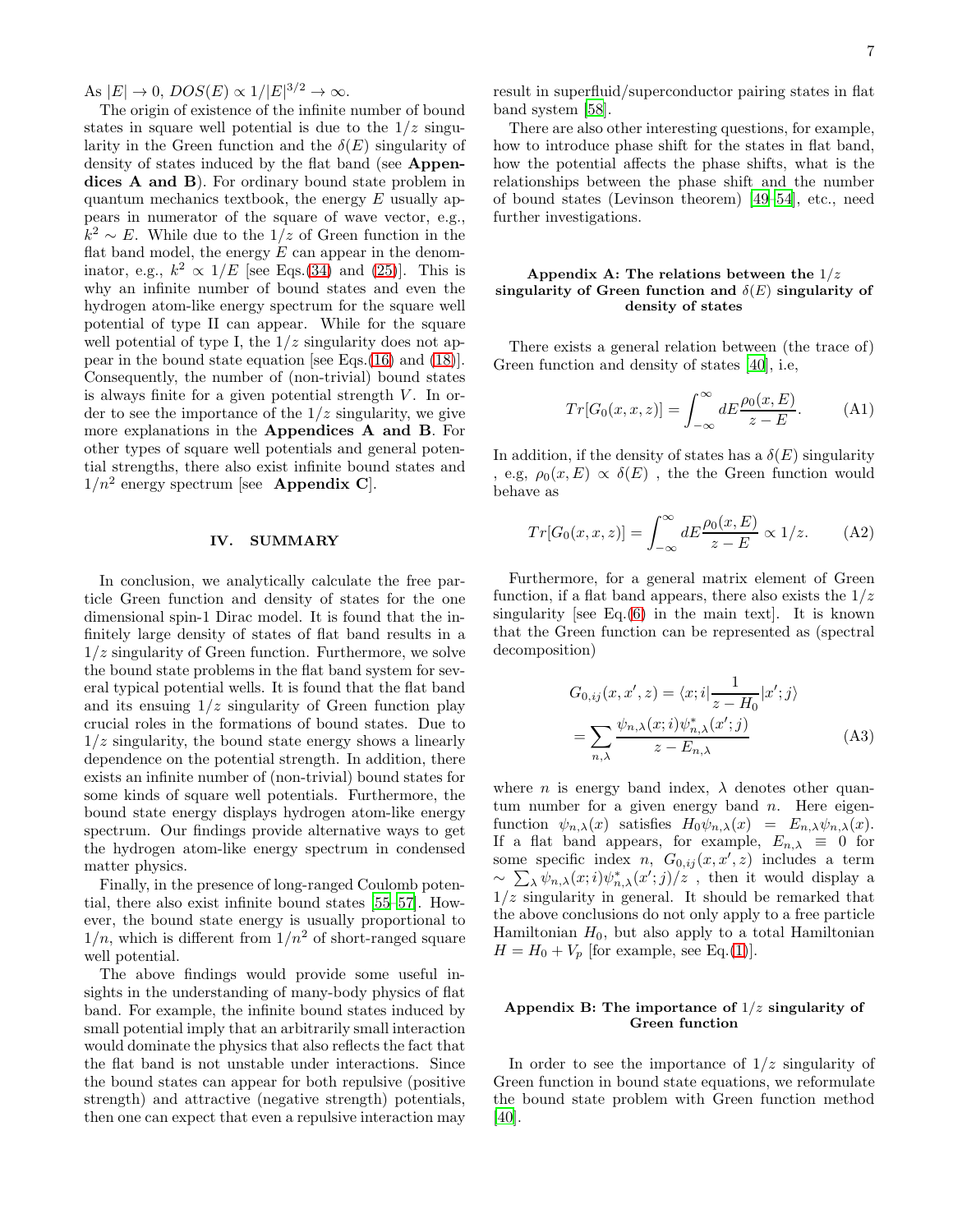Fist of all, we introduce the full Green function  $G(z)$ 

$$
G(z) = \frac{1}{z - H},
$$
 (B1)

which corresponds to the total Hamiltonian  $H = H_0 +$  $V_p$ . In addition,  $G(z)$  satisfies the Lippmann-Shwinger equation, i.e.,

$$
G(z) = G_0(z) + G_0(z)V_p G(z)
$$
 (B2)

where

$$
G_0(z) = \frac{1}{z - H_0},
$$
 (B3)

is the free particle Green function in operator form. Taking a potential energy in a form of

$$
V(x) = V_{22}(x) \bigotimes |2\rangle\langle 2| = \begin{bmatrix} 0 & 0 & 0 \\ 0 & V_{22}(x) & 0 \\ 0 & 0 & 0 \end{bmatrix}
$$
 (B4)

as an example (both the delta potential and square well potential of type II in Sec.III belong such a class), the Lippmann-Shwinger equation (in coordinate representation) takes the following form

$$
G_{ij}(x, x', z) = G_{0,ij}(x, x', z)
$$
  
+ 
$$
\int dx_1 G_{0,i2}(x, x_1, z) V_{22}(x_1) G_{2j}(x_1, x', z).
$$
 (B5)

Specifically, the matrix element

$$
G_{22}(x, x', z) = G_{0,22}(x, x', z)
$$
  
+ 
$$
\int dx_1 G_{0,22}(x, x_1, z) V_{22}(x_1) G_{22}(x_1, x', z). \qquad (B6)
$$

The bound state solutions are determined by the corresponding homogenous integral equation, namely

$$
G_{22}(x, x', z) = \int dx_1 G_{0,22}(x, x_1, z) V_{22}(x_1) G_{22}(x_1, x', z).
$$
\n(B7)

For simplifications, taking a specific value  $x' = 0$ , setting  $z = E$  and  $G(x) \equiv G_{22}(x, 0, E)$ , the resulting integral equation is

$$
G(x) = \int dx_1 G_{0,22}(x, x_1, E) V_{22}(x_1) G(x_1).
$$
 (B8)

Inserting  $G_{0,22}(x, x', z) = \frac{\sqrt{m^2 - z^2}}{2z}$  $\frac{a^2-z^2}{2z}e^{-\sqrt{m^2-z^2}|x-x'|}$  [see  $Eq.(6)$  $Eq.(6)$  in the main text] in Eq.[\(B8\)](#page-7-0), we get

$$
G(x) = \frac{\sqrt{m^2 - E^2}}{2E} \int dx_1 e^{-\sqrt{m^2 - E^2}|x - x_1|} V_{22}(x_1) G(x_1).
$$
\n(B9)

It is shown that  $1/z$  singularity of Green function matrix element  $G_{0,22}$  introduces a factor  $1/E$ , which results in the linear dependence on the potential strength in bound state energy . For example, when the potential is a delta function, i.e.,  $V_{22}(x) = g\delta(x)$ , then the integral equation becomes

$$
G(x) = \frac{g\sqrt{m^2 - E^2}}{2E} e^{-\sqrt{m^2 - E^2}|x|} G(0).
$$
 (B10)

Then

$$
G(0) = \frac{g\sqrt{m^2 - E^2}}{2E}G(0),
$$
 (B11)

and

$$
1 = \frac{g\sqrt{m^2 - E^2}}{2E}.
$$
 (B12)

So we can get the bound state energy

$$
E_B = E = \frac{mg}{\sqrt{4+g^2}},\tag{B13}
$$

which is consistent with Eq.[\(13\)](#page-3-4) in the main text.

In the case of square well potential, the above Eq.[\(B9\)](#page-7-1) is essentially equivalent to effective Schrödinger equation [Eq.[\(25\)](#page-4-3) in the main text]. This is because the differential equation Eq.[\(25\)](#page-4-3)

$$
\partial_x^2 \psi_2(x) + \frac{[E - V_{22}(x)](E^2 - m^2)}{E} \psi_2(x) = 0, \quad \text{(B14)}
$$

can be also transformed into an corresponding integral equation for bound state problem. Fist of all, let us write it into a form of an ordinary second order Schrödinger equation, e.g.,

<span id="page-7-2"></span>
$$
-\partial_x^2 \psi_2(x) + \tilde{V} \psi_2(x) = \tilde{E} \psi_2(x), \qquad (B15)
$$

where effective total energy  $\tilde{E}$ , effective potential energy  $\tilde{V}$ 

<span id="page-7-3"></span>
$$
\tilde{E} = E^2 - m^2,
$$
\n
$$
\tilde{V}(x) = \tilde{E} - \frac{[E - V_{22}(x)](E^2 - m^2)}{E}
$$
\n
$$
= \frac{V_{22}(x)(E^2 - m^2)}{E},
$$
\n(B16)

<span id="page-7-0"></span>and  $\tilde{E}$  < 0 for bound states. In the determining effective total energy, we assume potential energy  $V_{22}(x)$  goes to zero as  $x \to \pm \infty$ . It shows that when  $V/E > 0$ , the effective potential  $\tilde{V} = V(E^2 - m^2)/E < 0$  is attractive, then there would exist bound states in the one dimension. Furthermore, if the energy is very small, e.g.,  $0 < E/V \ll$ 1 and  $|E|/m \ll 1$ , the effective potential strength can be arbitrarily large  $(|\tilde{V}| \simeq |V|m/|E| \to \infty)$ , then there would exist infinite bound states. We see that factor  $1/E$ plays crucial roles in the existence of infinite number of bound states.

<span id="page-7-1"></span>It should be remarked that the existence of infinite bound states is quite a universal phenomenon in the flat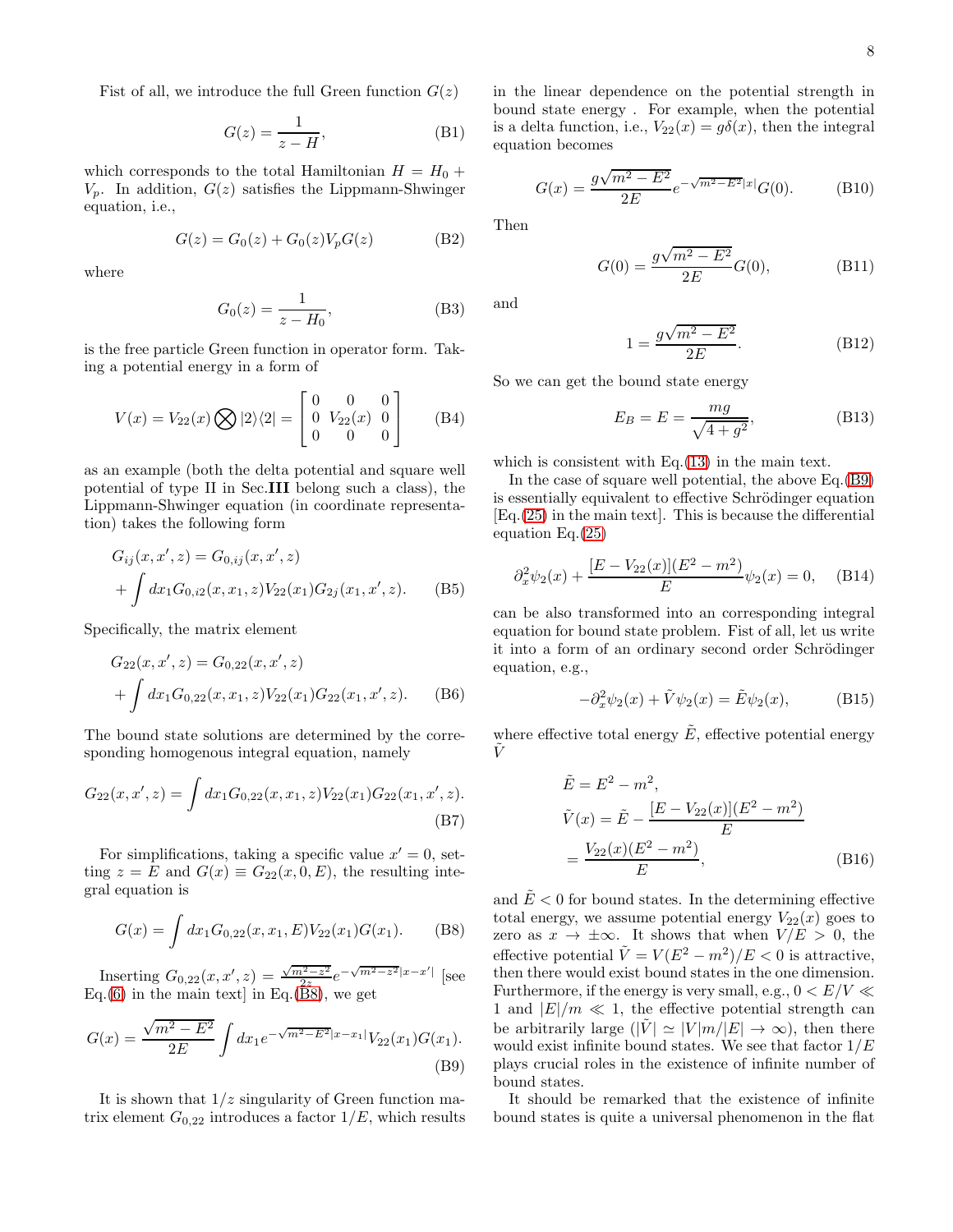band system with a potential well of type II. This is because as long as the energy  $E$  is sufficient small, the factor  $1/E$  would result in an arbitrarily strong effective potential  $\tilde{V}(x)$ . Consequently, the strong effective potential would support infinite bound states.

The integral equation corresponding to the above  $Eq.(B15)$  $Eq.(B15)$  is

$$
\psi_2(x) = \int dx_1 \tilde{G}_0(x, x_1, \tilde{E}) \tilde{V}(x_1) \psi_2(x_1), \quad (B17)
$$

where the effective free particle Green function (corresponding to effective Hamiltonian  $\tilde{H}_0 = -\partial_x^2$  in one dimension) [\[40\]](#page-10-18)

$$
\tilde{G}_0(x, x_1, \tilde{E}) = \frac{-e^{-\sqrt{-\tilde{E}}|x - x_1|}}{2\sqrt{-\tilde{E}}}
$$

$$
= \frac{-e^{-\sqrt{m^2 - E^2}|x - x_1|}}{2\sqrt{m^2 - E^2}}.
$$
(B18)

Inserting it in Eq.[\(B17\)](#page-8-0), then

$$
\psi_2(x) = \frac{\sqrt{m^2 - E^2}}{2E} \int dx_1 e^{-\sqrt{m^2 - E^2}|x - x_1|} V_{22}(x_1) \psi_2(x_1).
$$
\n(B19)

It is found that  $G(x)$  and  $\psi_2(x)$  satisfy the same integral equation for bound states [see Eqs.[\(B9\)](#page-7-1) and [\(B19\)](#page-8-1)]. During the above derivations, we see that  $1/z$  singularity in Green function is very important in the bound state equation. The  $1/z$  singularity have close relations to the factor  $E$  in the denominator of the effective po-tential V [see Eqs.[\(B16\)](#page-7-3), [\(B9\)](#page-7-1) and [\(B19\)](#page-8-1) ]. Most of the peculiar behaviors of bound state energies, for example linear dependence on potential strength, infinite number of bound states and hydrogen atom-like spectrum can be attributed to the  $1/z$  singularity of Green function.

## Appendix C: Square well potential of type III

In this appendix, we discuss the bound states for other types of square well potentials. First of all, we assume all the matrix elements  $V_{11}(x)$ ,  $V_{22}(x)$  and  $V_{22}(x)$  are square well potentials with same width a, i.e.,

$$
V_{11}(x) = 0 \t x > a/2,
$$
  
\n
$$
V_{11}(x) = V_{11} \t -a/2 < x < a/2,
$$
  
\n
$$
V_{11}(x) = 0 \t x < -a/2,
$$
  
\n
$$
V_{22}(x) = 0 \t x > a/2,
$$
  
\n
$$
V_{22}(x) = V_{22} \t -a/2 < x < a/2,
$$
  
\n
$$
V_{22}(x) = 0 \t x < -a/2,
$$
  
\n
$$
V_{33}(x) = 0 \t x > a/2,
$$
  
\n
$$
V_{33}(x) = V_{33} \t -a/2 < x < a/2,
$$
  
\n
$$
V_{33}(x) = 0 \t x < -a/2,
$$
  
\n(C1)



<span id="page-8-0"></span>FIG. 5. The bound state energy of square well potential of type III. The red solid lines are the the exact results of Eq.[\(C9\)](#page-9-0). When  $V < 0$  and  $|E/m| \ll 1$ , the bound state energy can be approximated by the Eq.[\(C10\)](#page-9-1). Near the black line  $(E = V/2)$ , there also exist infinite bound states.

<span id="page-8-1"></span>

FIG. 6. The bound state energy (relative to  $V/2$ ) of square well potential of type III. The red solid lines are the the exact results of Eq.[\(C9\)](#page-9-0). Further more, when  $|E - V/2|/m \ll 1$ , the bound state energy is approximated by Eq.[\(C12\)](#page-9-2) (see the blue dashed lines).

where  $V_{11}$ ,  $V_{22}$  and  $V_{33}$  are potential strengths of  $V_{11}(x)$ ,  $V_{22}(x)$  and  $V_{22}(x)$ , respectively.

Now the Schrödinger equation can be rewritten as

<span id="page-8-2"></span>
$$
- i\partial_x \psi_2(x) / \sqrt{2} = [E - m - V_{11}(x)]\psi_1(x),
$$
  
\n
$$
- i\partial_x [\psi_1(x) + \psi_3(x)] / \sqrt{2} = [E - V_{22}(x)]\psi_2(x),
$$
  
\n
$$
- i\partial_x \psi_2(x) / \sqrt{2} = [E + m - V_{33}(x)]\psi_3(x).
$$
 (C2)

Similarly eliminating  $\psi_1(x)$  and  $\psi_3(x)$ , we get

$$
\partial_x^2 \psi_2(x) + \partial_x \psi_2(x) \partial_x [ln(\frac{2E - [V_{11}(x) + V_{33}(x)]}{[E - m - V_{11}(x)][E + m - V_{33}(x)]})]
$$

$$
+ \frac{2(E - V_{22}(x))(E + m - V_{33})[E - m - V_{11}(x)]}{2E - [V_{11}(x) + V_{33}(x)]} \psi_2(x) = 0.
$$
(C3)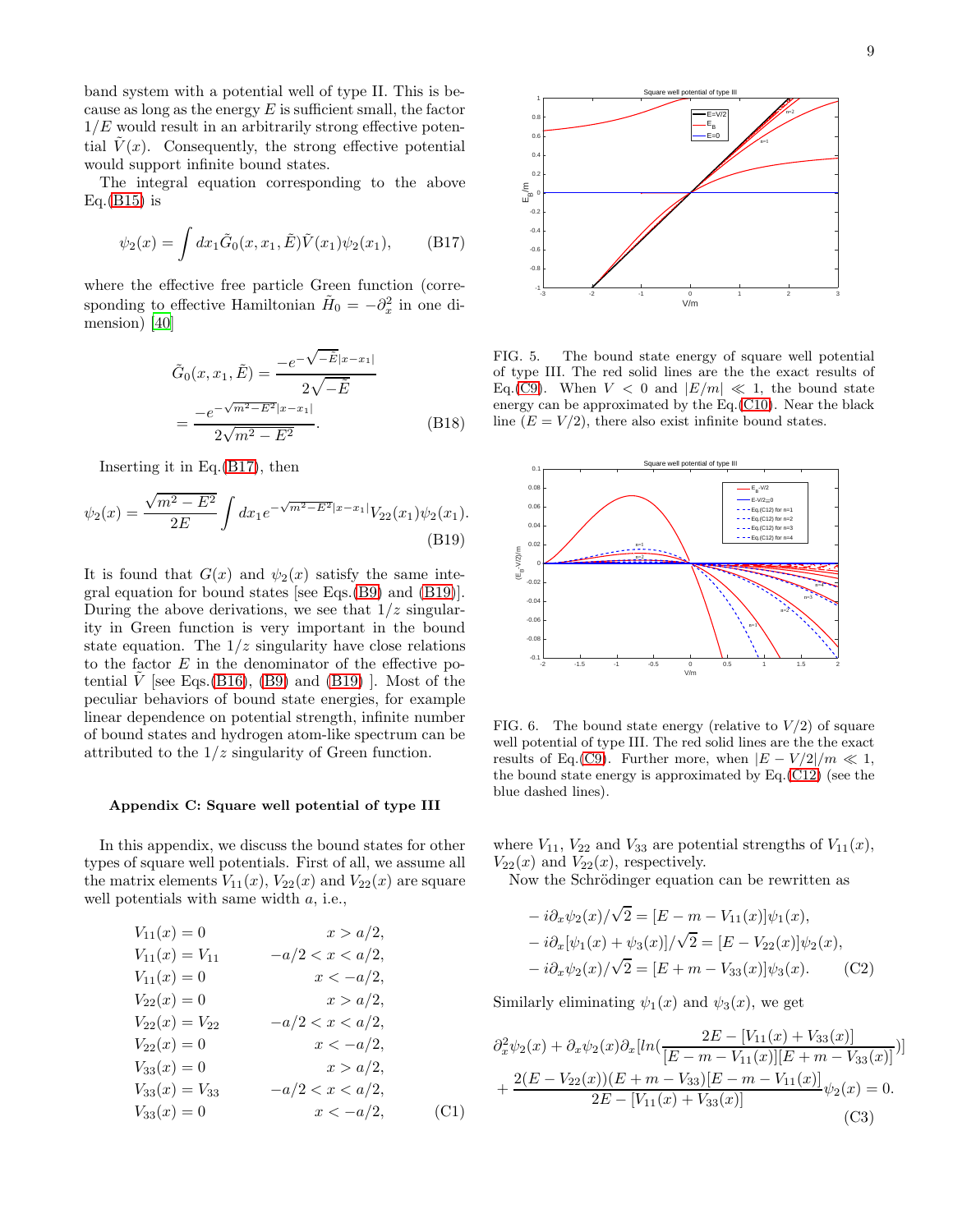When  $|x| > a/2$ , the bound state wave function  $\psi_2(x)$ can be written as

$$
\psi_2(x) = Ce^{-\lambda x} \qquad x > a/2,
$$
  

$$
\psi_2(x) = De^{\lambda x} \qquad x < -a/2,
$$
 (C4)

where  $\lambda = \sqrt{m^2 - E^2} > 0$ . For  $|x| < a/2$ , the wave function  $\psi_2(x)$  is

$$
\psi_2(x) = Ae^{ikx} + Be^{-ikx},\tag{C5}
$$

where

$$
k = \sqrt{\frac{2(E - V_{22})(E - m - V_{11})[E - m - V_{33}]}{2E - (V_{11} + V_{33})}} > 0.
$$
\n(C6)

Integrating the both sides of Eq.[\(C2\)](#page-8-2) near  $x = \pm a/2$ , we find  $\psi_2(x)$  and  $\psi_1(x)+\psi_3(x)$  are continuous functions near  $x = \pm a/2$ . Further more, taking the relations

$$
\frac{-i\partial_x \psi_2(x)}{\sqrt{2}[E - m - V_{11}(x)]} = \psi_1(x),
$$

$$
\frac{-i\partial_x \psi_2(x)}{\sqrt{2}[E + m - V_{33}(x)]} = \psi_3(x)
$$
(C7)

into account, we get

$$
Ae^{ika/2} + Be^{-ika/2} = Ce^{-\lambda a/2},
$$
  
\n
$$
Ae^{-ika/2} + Be^{ika/2} = De^{-\lambda a/2},
$$
  
\n
$$
\frac{[2E - (V_{11} + V_{33})](ikAe^{ika/2} - ikBe^{-ika/2})}{(E - m - V_{11})(E + m - V_{33})} = \frac{-2E\lambda Ce^{-\lambda a/2}}{E^2 - m^2},
$$
  
\n
$$
\frac{[2E - (V_{11} + V_{33})](ikAe^{-ika/2} - ikBe^{ika/2})}{(E - m - V_{11})(E + m - V_{33})} = \frac{2E\lambda De^{-\lambda a/2}}{E^2 - m^2}.
$$
  
\n(C8)

Let the corresponding determinant vanish, we can get bound state energies. When  $V_{11} = V_{22} = V_{33} = V$ , the bound state energy would be reduced to  $Eq.(21)$  of potential of type I. While when  $V_{11} = V_{33} \equiv 0, V_{22} =$ V, the bound state energy is given by  $Eq.(31)$  of type II. We see for a given potential strength  $V$ , there exist finite bound states in case of type I, while the system has infinite bound states in the case of type II.

From the discussions of Appendix B, we know that a crucial requirement for existence of infinite bound states is that the effective potential [or wave vector  $k$ in Eq. $(C6)$ ] can become infinitely large. So if the denominator of  $k^2$  [see Eq.[\(C6\)](#page-9-3)] can not be canceled by the numerator, the wave vector  $k$  and effective potential can be arbitrarily large for some  $E$ . Then, there would exist infinite bound states. While when the denominator of  $k^2$ can be canceled by the its numerator, the wave vector  $k$  is always finite. In such a case, the system only have finite bound states, e.g., the case of  $V_{11} = V_{22} = V_{33} = V$ (the case of type I).

In the following, we investigate the case of  $V_{22} = V_{33} \equiv$  $0, V_{11} = V$ , where the denominator of  $k^2$  can not be canceled by its numerator. Then it is expected that there would exist infinite bound states. In the whole manuscript, we would refer such a kind of potential as potential of type III. The bound state energy equation is

$$
2(-2E + V)\sqrt{\frac{m - E}{m + E}}k\cos(ka)
$$
  
+  $(4E^2 - 4Em - 3EV + mV)\sin(ka) = 0,$  (C9)

<span id="page-9-3"></span>where  $k = \sqrt{\frac{2E(E+m)[E-m-V]}{2E-V}} > 0$ . The results are reported in Figs.5 and 6. When  $V < 0$  and  $E \rightarrow E_{th} = m$ , the resulting bound state energy

<span id="page-9-1"></span><span id="page-9-0"></span>
$$
E_B \simeq m - \frac{ma^2V^2}{2},\tag{C10}
$$

which is also consistent with result of one-dimensional bound states [see Figs.2, 5 and Eq. $(22)$ ].

In addition, when energy E approaches  $V/2$ , e.g.,  $2E V \to 0$ , the wave vector  $k \to \infty$ . Consequently, there exist infinite bound states near the line  $E = V/2$  (see black line of Fig.5). When  $|E-V/2|/m \ll 1$ , the above  $Eq.(C9)$  $Eq.(C9)$  is simplified into

$$
\sin(\sqrt{\frac{2E(E+m)[E-m-V]}{2E-V}}a)
$$

$$
\approx \sin(\sqrt{\frac{-V(m+V/2)^2}{2E-V}}a) = 0.
$$
 (C11)

Then we get the energy

<span id="page-9-2"></span>
$$
E_B = E \simeq \frac{V}{2} - \frac{V(m + V/2)^2 a^2}{2n^2 \pi^2},
$$
 (C12)

where  $n = 1, 2, 3, \dots$  There also exist infinite bound states for arbitrarily small potential strength  $V$  (see Fig.5). The bound state energy (relative to  $V/2$ ) also displays the hydrogen atom-like energy spectrum (see Fig.6).

The above discussions indicate that, for other types of square well potentials and general potential strengths, there also exist infinite bound states and  $1/n^2$  energy spectrum

# ACKNOWLEDGEMENTS

YC Zhang thank Prof. Shizhong Zhang for useful discussions. This work was supported by the NSFC under Grants Nos. 11874127, 11504095. YC. Zhang also acknowledges the supports of startup grant from Guangzhou University.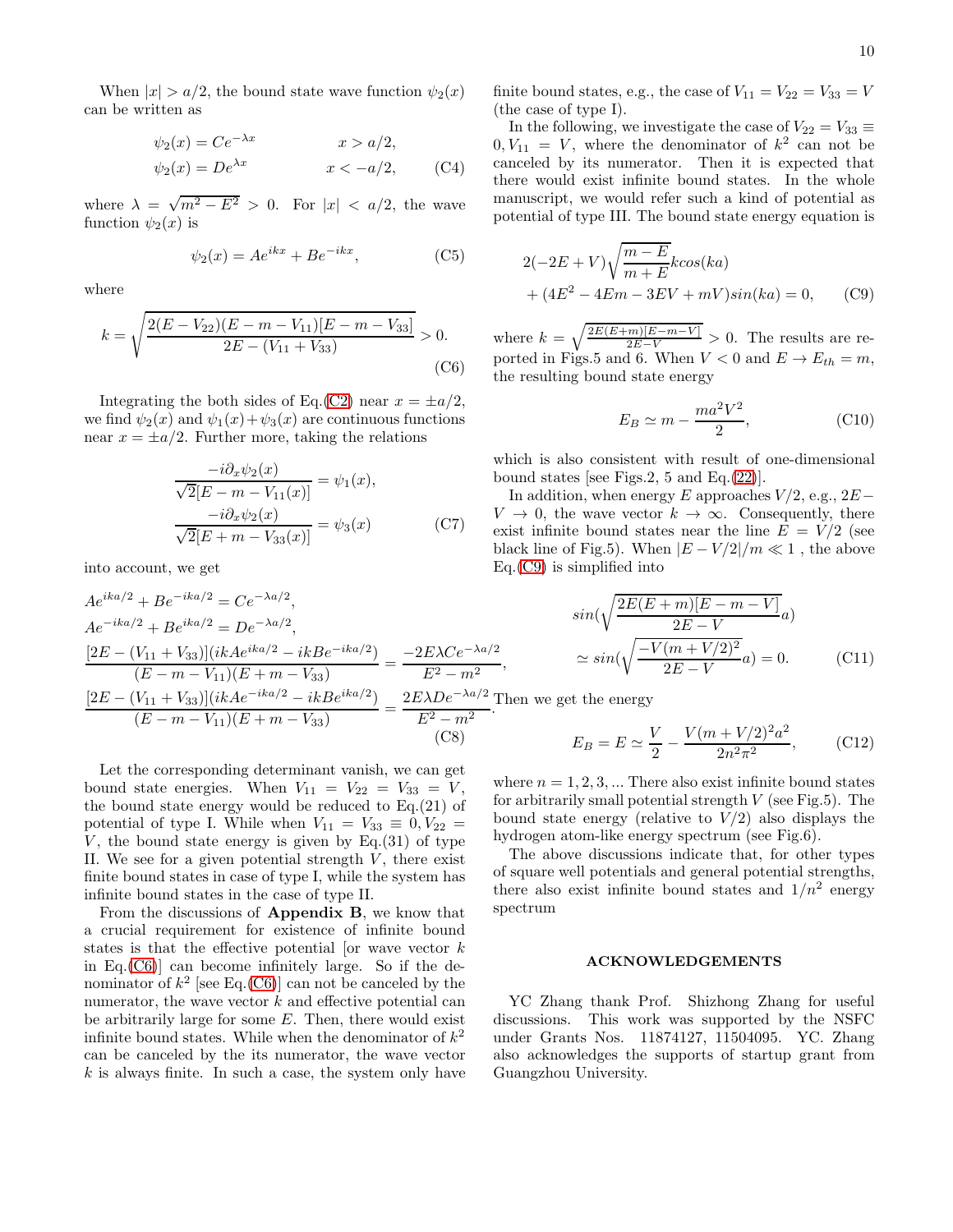- <span id="page-10-0"></span>[1] Bill Sutherland, Localization of electronic wave functions due to local topology, Phys. Rev. B 34, 5208 (1986).
- [2] Julien Vidal, Rémy Mosseri, and Benoit Doucot, Aharonov-Bohm Cages in Two-Dimensional Structures, Phys. Rev. Lett. 81, 5888 (1998).
- [3] Doron L. Bergman, Congjun Wu, and Leon Balents, Band touching from real-space topology in frustrated hopping models, Phys. Rev. B 78, 125104 (2008).
- [4] D. Bercioux, D. F. Urban, H. Grabert, and W. Häusler, Massless Dirac-Weyl fermions in a  $T_3$  optical lattice, Phys. Rev. A 80, 063603 (2009).
- [5] Daniel Leykam, Alexei Andreanov and Sergej Flach, Artificial flat band systems: from lattice models to experiments, Advances in Physics: X, 3:1, 1473052 (2018).
- [6] Balázs Dóra, Janik Kailasvuori, and R. Moessner, Lattice generalization of the Dirac equation to general spin and the role of the flat band, Phys. Rev. B 84, 195422 (2011).
- [7] A. Raoux, M. Morigi, J.-N. Fuchs, F. Piéchon, and G. Montambaux, From Dia to Paramagnetic Orbital Susceptibility of Massless Fermions, Phys. Rev. Lett. 112, 026402 (2014).
- [8] S. Peotta, and P. Törmä, Superfluidity in topologically nontrivial flat bands. Nat.Commun. 6, 8944 (2015).
- [9] Yuan Cao, et.al., Unconventional superconductivity in magic-angle graphene superlattices, Nature 556, 43 (2018).
- [10] Tamaghna Hazra, Nishchhal Verma,and Mohit Randeria, Bounds on the Superconducting Transition Temperature: Applications to Twisted Bilayer Graphene and Cold Atoms, Phys. Rev. X 9, 031049 (2019).
- [11] Hong-Ya Xu and Ying-Cheng Lai, Anomalous chiral edge states in spin-1 Dirac quantum dots, Phys. Rev. Research 2, 013062 (2020).
- [12] Fa Wang and Ying Ran, Nearly flat band with Chern number C=2 on the dice lattice, Phys. Rev. B 84, 241103(R) (2011).
- [13] E. Illes and E. J. Nicol, Magnetic properties of the  $\alpha-T_3$ model: Magneto-optical conductivity and the Hofstadter butterfly, Phys. Rev. B 94, 125435 (2016).
- [14] Yan-Ru Chen, Yong Xu, Jun Wang, Jun-Feng Liu, and Zhongshui Ma, Enhanced magneto-optical response due to the flat band in nanoribbons made from the  $\alpha - T_3$ lattice Phys. Rev. B 99, 045420(2019).
- <span id="page-10-1"></span>[15] Yu-Rong Wu and Yi-Cai Zhang, Superfluid states in  $\alpha$  –  $T_3$  lattice, Chinese Phys. B **30**, 060306 (2021).
- <span id="page-10-2"></span>[16] Andreas Mielke, Ferromagnetism in Single-Band Hubbard Models with a Partially Flat Band, Phys. Rev. Lett. 82, 4312(1999).
- <span id="page-10-3"></span>[17] Daniel Leykam, Joshua D. Bodyfelt, Anton S. Desyatnikov and Sergej Flach, Localization of weakly disordered flat band states. Eur. Phys. J. B 90, 1 (2017).
- <span id="page-10-4"></span>[18] R. Shen, L. B. Shao, Baigeng Wang, and D. Y. Xing, Single Dirac cone with a flat band touching on line-centeredsquare optical lattices, Phys. Rev. B 81, 041410 (2010).
- [19] Daniel F. Urban, Dario Bercioux, Michael Wimmer, Wolfgang Häusler, Barrier transmission of Dirac-like pseudospin-one particles, Phys. Rev. B 84, 115136 (2011).
- [20] E. Illes and E. J. Nicol, Klein tunneling in the  $\alpha T_3$ model, Phys. Rev. B 95, 235432 (2017).
- <span id="page-10-21"></span>[21] A. Fang, Z. Q. Zhang, Steven G. Louie, and C. T. Chan, Klein tunneling and supercollimation of pseudospin-1 electromagnetic waves, Phys. Rev. B 93, 035422 (2016).
- <span id="page-10-5"></span>[22] Y. Betancur-Ocampo, G. Cordourier-Maruri, V. Gupta, and R. de Coss, Super-Klein tunneling of massive pseudospin-one particles, Phys. Rev. B 96, 024304 (2017).
- <span id="page-10-6"></span>[23] E. J. Bergholtz, Zhao Liu, Topological flat bnad models and fractional Chern insulator, International Journal of Modern Physics B 27, 1330017 (2013).
- <span id="page-10-7"></span>[24] Shuo Yang, Zheng-Cheng Gu, Kai Sun, and S. Das Sarma, Topological flat band models with arbitrary Chern numbers, Phys. Rev. B 86, 241112(R) (2012).
- <span id="page-10-8"></span>[25] Tutul Biswas and Tarun Kanti Ghosh, Dynamics of a quasiparticle in the  $\alpha - T_3$  model: role of pseudospin polarization and transverse magnetic field on zitterbewegung, J. Phys.: Condens. Matter 30, 075301 (2018).
- <span id="page-10-9"></span>[26] Murad Toymasyan, Sebastiano Peotta, Long Liang, Päivi Törmä, and Sebastian D. Huber, Preformed pairs in flat Bloch bands Phys. Rev. B 98, 134513 (2018).
- <span id="page-10-10"></span>[27] Volovik, G.E. Flat Band and Planckian Metal. Jetp Lett. 110, 352-353 (2019).
- <span id="page-10-11"></span>[28] Fang Xie, Zhida Song, Biao Lian, and B. Andrei Bernevig, Topology-Bounded Superfluid Weight in Twisted Bilayer Graphene, Phys. Rev. Lett. 124, 167002 (2020).
- <span id="page-10-19"></span>[29] A. Julku, T. J. Peltonen, L. Liang, T. T. Heikkilä, and P. Törmä, Superfluid weight and Berezinskii-Kosterlitz-Thouless transition temperature of twisted bilayer graphene, Phys. Rev. B 101, 060505(R) (2020).
- [30] Xiang Hu, Timo Hyart, Dmitry I. Pikulin, and Enrico Rossi, Topology-Bounded Superfluid Weight in Twisted Bilayer Graphene, Phys. Rev. Lett. 123, 237002 (2019).
- <span id="page-10-12"></span>[31] N. B. Kopnin, T. T. Heikkila, and G. E. Volovik , High-temperature surface superconductivity in topological flat-band systems, Phys. Rev. B  $83$ ,  $220503(R)$ (2011).
- <span id="page-10-13"></span>[32] Sebabrata Mukherjee, et al., Observation of a Localized Flat-Band State in a Photonic Lieb Lattice, Phys. Rev. Lett. 114, 245504 (2015).
- <span id="page-10-14"></span>[33] Congjun Wu and S. Das Sarma,  $p_{x,y}$ -orbital counterpart of graphene: Cold atoms in the honeycomb optical lattice, Phys. Rev. B 77, 235107 (2008).
- <span id="page-10-15"></span>[34] Shizhong Zhang, Hsiang-hsuan Hung, and Congjun Wu, Proposed realization of itinerant ferromagnetism in optical lattices, Phys. Rev. A 82, 053618 (2010).
- <span id="page-10-16"></span>[35] V. I. Iglovikov, et.al., Superconducting transitions in flatband systems, Phys. Rev. B 90, 094506 (2014).
- <span id="page-10-20"></span>[36] Aleksi Julku, et. al., Geometric Origin of Superfluidity in the Lieb-Lattice Flat Band, Phys. Rev. Lett. 117, 045303 (2016).
- [37] Long Liang, et.al., Band geometry, Berry curvature, and superfluid weight, Phys. Rev. B 95, 024515 (2017).
- [38] Iskin, M. Origin of fat-band superfuidity on the Mielke checkerboard lattice. Phys. Rev. A 99, 053608 (2019).
- <span id="page-10-17"></span>[39] Yu-Rong Wu, Xiao-Fei Zhang, Chao-Fei Liu, Wu-Ming Liu and Yi-Cai Zhang, Superfluid density and collective modes of fermion superfluid in dice lattice, Sci Rep 11, 13572 (2021)
- <span id="page-10-18"></span>[40] E. N. Economou, Green's Functions in Quantum Physics,(Springer-Verlag Berlin Heidelberg, Third Edi-